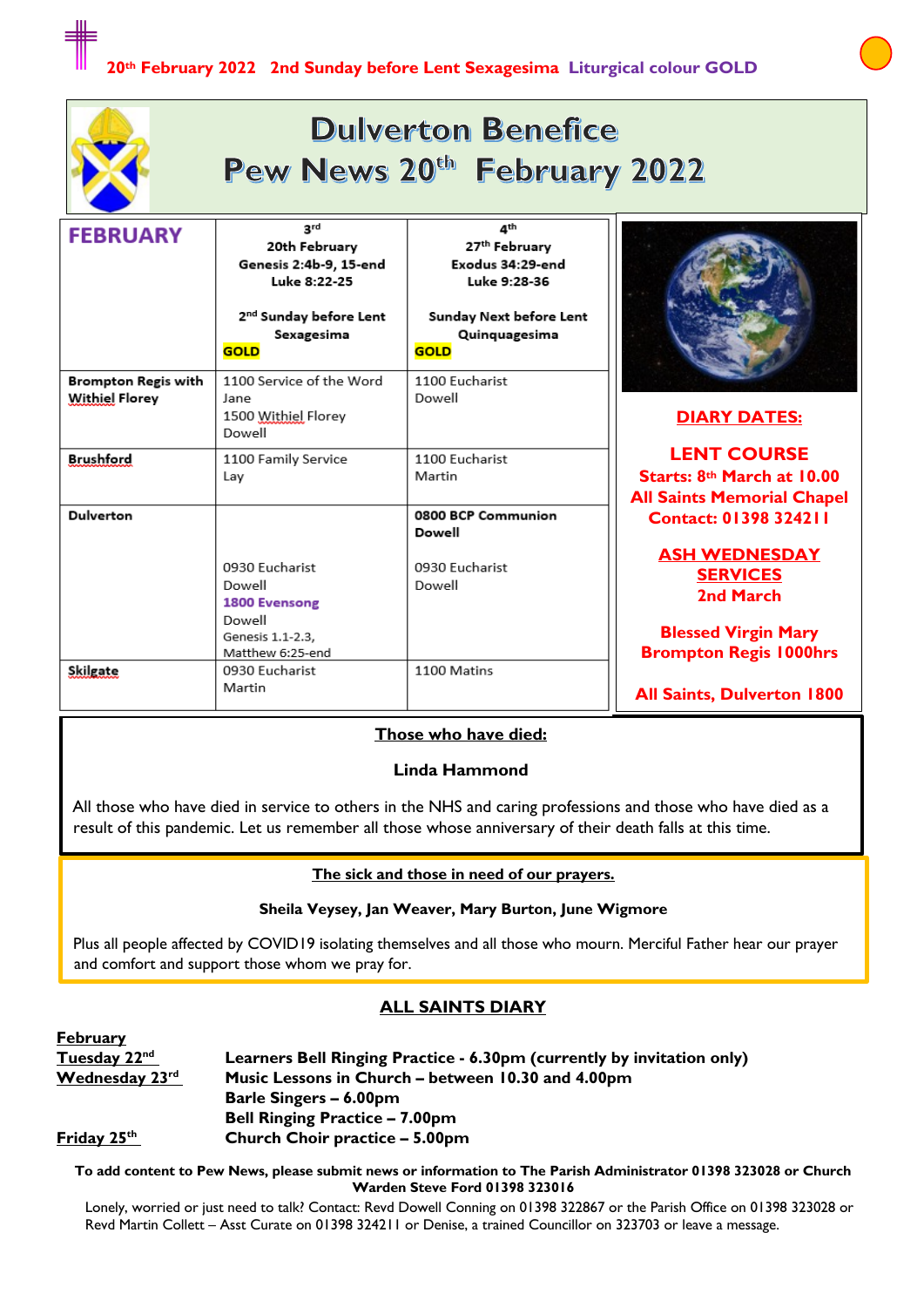#### **Collect for 2nd Sunday before Lent Sexagesima**

Almighty God, you have created the heavens and the earth and made us in your own image: teach us to discern your hand in all your works and your likeness in all your children; through Jesus Christ your Son our Lord, who with you and the Holy Spirit reigns supreme over all things, now and for ever.

#### **Post Communion Prayer**

God our creator, by your gift the tree of life was set at the heart of the earthly paradise, and the bread of life at the heart of your Church: may we who have been nourished at your table on earth be transformed by the glory of the Saviour's cross and enjoy the delights of eternity; through Jesus Christ our Lord.

### **FIRST READING Genesis 2:4b-9, 15-25**

4 These are the generations of the heavens and the earth when they were created. In the day that the Lord God made the earth and the heavens, 5when no plant of the field was yet in the earth and no herb of the field had yet sprung up—for the Lord God had not caused it to rain upon the earth, and there was no one to till the ground; 6but a stream would rise from the earth, and water the whole face of the ground— 7then the Lord God formed man from the dust of the ground, and breathed into his nostrils the breath of life; and the man became a living being. 8And the Lord God planted a garden in Eden, in the east; and there he put the man whom he had formed. 9Out of the ground the Lord God made to grow every tree that is pleasant to the sight and good for food, the tree of life also in the midst of the garden, and the tree of the knowledge of good and evil.

15 The Lord God took the man and put him in the garden of Eden to till it and keep it. 16And the Lord God commanded the man, 'You may freely eat of every tree of the garden; 17but of the tree of the knowledge of good and evil you shall not eat, for in the day that you eat of it you shall die.'<sup>18</sup> Then the Lord God said, 'It is not good that the man should be alone; I will make him a helper as his partner.' 19So out of the ground the Lord God formed every animal of the field and every bird of the air, and brought them to the man to see what he would call them; and whatever the man called each living creature, that was its name. 20The man gave names to all cattle, and to the birds of the air, and to every animal of the field; but for the man there was not found a helper as his partner. 21So the Lord God caused a deep sleep to fall upon the man, and he slept; then he took one of his ribs and closed up its place with flesh. 22And the rib that the Lord God had taken from the man he made into a woman and brought her to the man. 23Then the man said, *'This at last is bone of my bones and flesh of my flesh; this one shall be called Woman, for out of Man this one was taken.'* 24Therefore a man leaves his father and his mother and clings to his wife, and they become one flesh. 25And the man and his wife were both naked, and were not ashamed.

### **Gospel Reading: Luke 8:22-25**

 $22$  One day he got into a boat with his disciples, and he said to them, 'Let us go across to the other side of the lake.' So they put out, <sup>23</sup>and while they were sailing he fell asleep. A gale swept down on the lake, and the boat was filling with water, and they were in danger. <sup>24</sup>They went to him and woke him up, shouting, 'Master, Master, we are perishing!' And he woke up and rebuked the wind and the raging waves; they ceased, and there was a calm. <sup>25</sup>He said to them, 'Where is your faith?' They were afraid and amazed, and said to one another, 'Who then is this, that he commands even the winds and the water, and they obey him?'

**Psalm 65** 1 Praise is due to you, O God, in Zion; ♦ to you that answer prayer shall vows be paid.

**New Testament Reading Revelation 4** 

**All Saints' Church - 100 CLUB** Drawn monthly on the first Sunday service each month Prize: £20 Subscription: £30 per year – beginning on the  $1<sup>st</sup>$  April All monies raised go directly to support the worship and ministry of our church. Forms available in the church or from the Parish Office, 1 Church Walk or phone 01398 323028 or email: allsaintsdulverton@gmail.com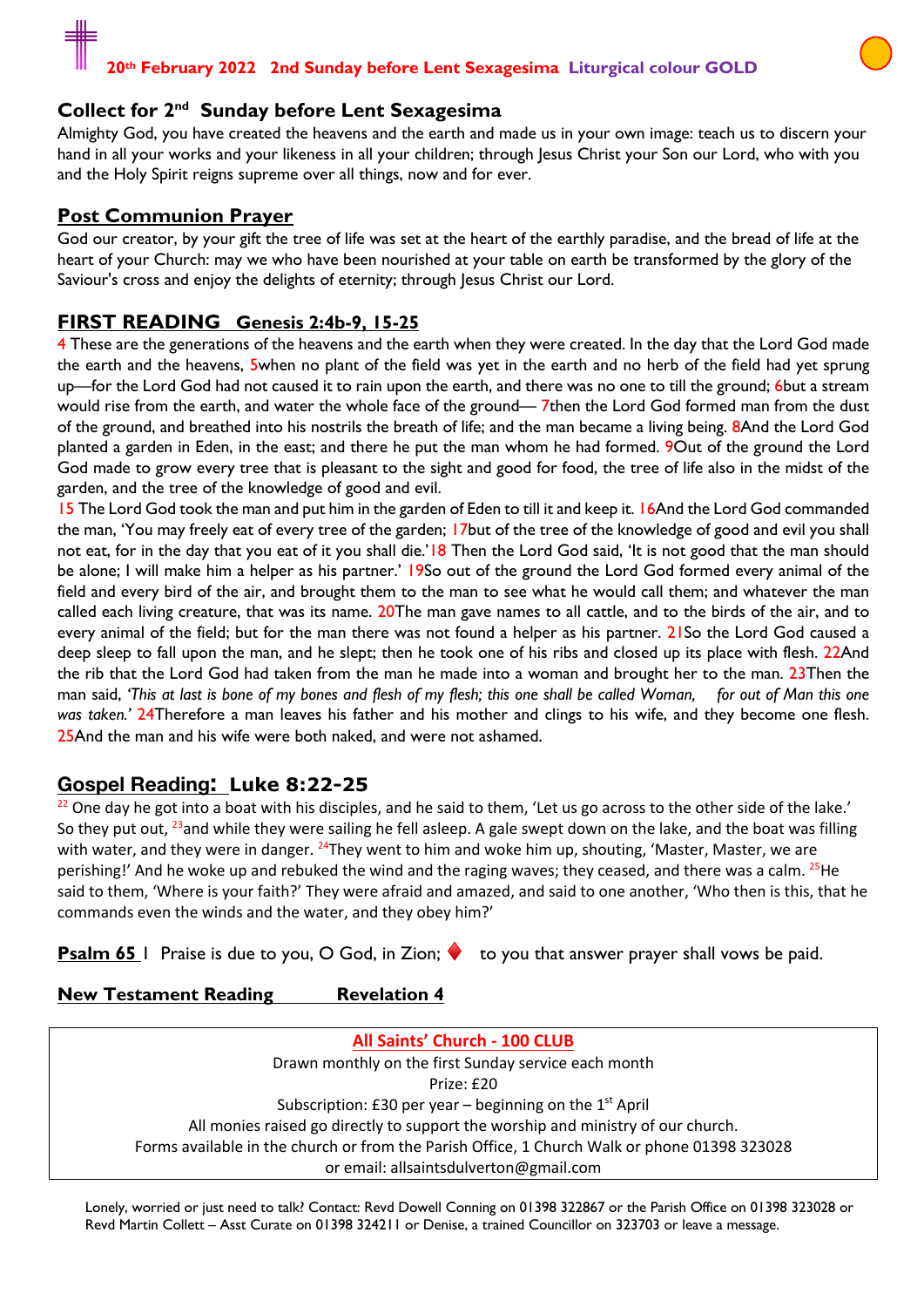# **LENT COURSE 2022**

After an absence of two years (the last course with Andrew was in 2019) we are very pleased to announce that we are resuming our Lent courses this year.

| Where: | All Saints Memorial Chapel at 10.00 |
|--------|-------------------------------------|
| When:  | Tuesday, March 8th                  |
|        | Tuesday, March 15th                 |
|        | Tuesday, March 22nd                 |
|        | Tuesday, March 29th                 |
|        | Tuesday, April 5th                  |

# **ASH WEDNESDAY** 2nd MARCH

There will be a Eucharist service at **Brompton Regis** at 1000; and a Eucharist service at **Dulverton at 1800.** 

#### **Creation Prayers Environment Sunday**

Living God, you call us to be good stewards of this earthly home, strengthen us to care for your creation; forgive us when, through our greed and indifference we abuse its beauty and damage its potential. Empower us, through your Spirit to so nurture and love the world, that all creation sings to your glory. Amen

# **Creation Prayer**

God our Father, you created the world and sent your own Son to live among us, made of the same stuff, breathing the same air, marvelling at sunrise and sunset just as we do. Help us to participate in the life around and within us as your life, as you living in us and we living in you and in each other. God of love and life, restore us to your peace, renew us through your power and teach us to love all that you have created and to care for the earth as your gift and our home.

- The Earth Community: In Christ through the Integrity of Creation www.franciscans.ie

# **Prayers about Faith**

# **Faith in Jesus Prayer**

Heavenly Father, thank you that you hear and answer my prayers. Hear my prayer for faith. When Jesus saw the paralytic man being lowered through the roof, he saw the faith of the man's friends. Their faith was a belief that Jesus could do something about their situation. Give me that same faith. Please help me to come to you with all my problems and pressures, knowing that if I come to you, you can change the situation. You are the King of ages, immortal, invisible, the only God. To you be honor and glory forever and ever. Through Jesus Christ, our Lord. Amen.

# **Show Me Your Ways Prayer**

Lord Jesus Christ, when I am uncertain about what I should do, show me your ways. When I don't know which way to turn, teach me your paths. Help me to be attentive to your voice as you guide me through life. Your word is a lamp for my feet. You are my Savior, you have rescued me from sin and I ask that you would protect me from making sinful choices. Shine the light of your love into my confusion. Bring clarity to my mind. Through Jesus Christ, our Lord. Amen.

### 25 Powerful Prayers for Faith and Guidance – ConnectUS (connectusfund.org)